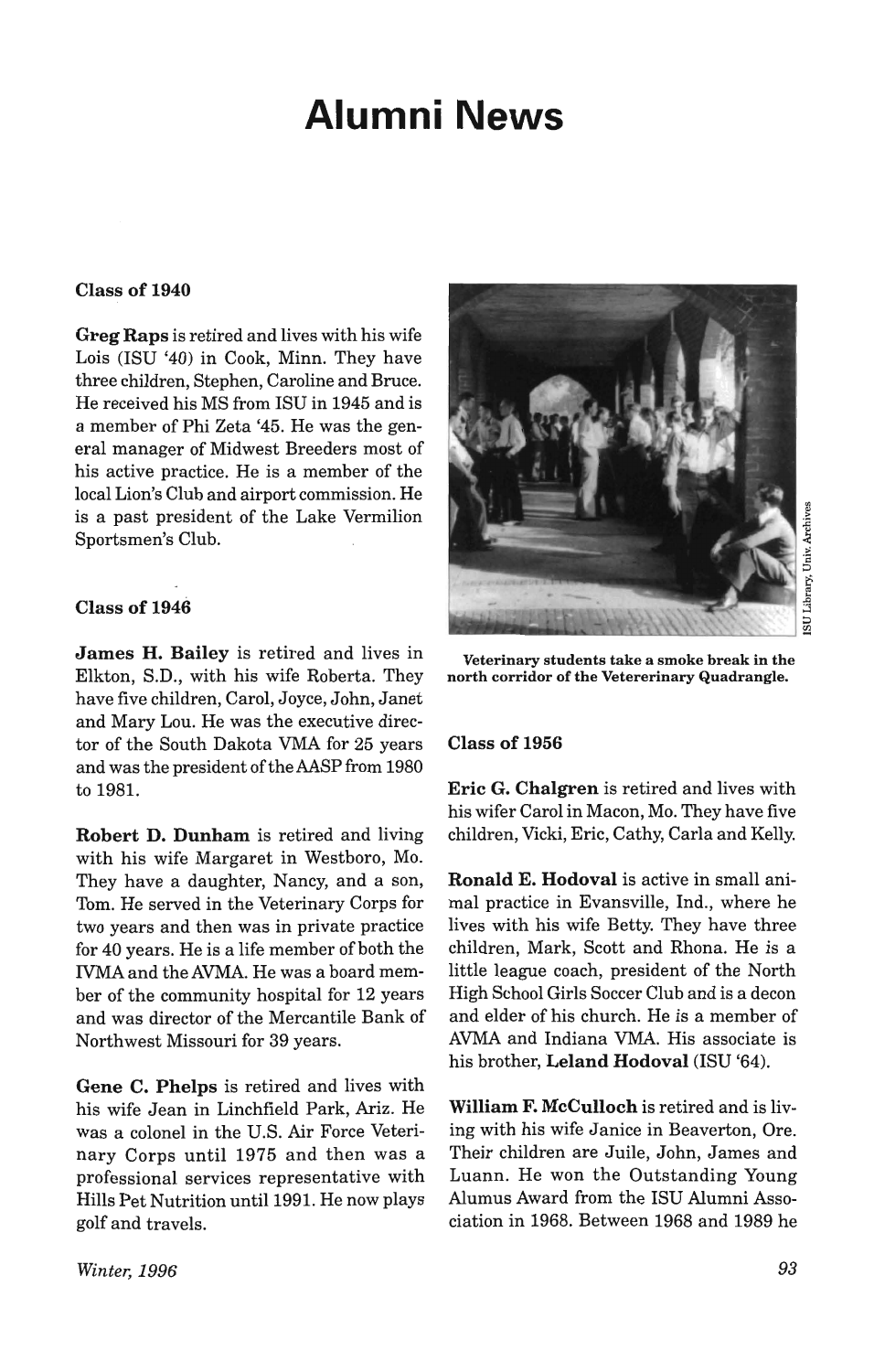was Chair of the AVMA Council on Education, the Chair of the AVMA Continuing Education Advisory Committee and Chair of the AVMA Human-Animal Board Committee. He is currently a successful Amway distributor.

**William V. McElroy** is retired and living in Lamoni, Iowa, with his wife Doris. They have three sons, Jeffery, Dennis and Steven. . Dr. McElroy served in the Army Vet Corps from 1956 to 1958 and practiced large animal medicine from 1958 to 1995. He was named Bovine Practitioner of the Year in 1983. He was on the AVMA Council for Veterinary Services from 1986 to 1992. He remains active in church and community activities.

**Russell Simonsen** is retired and lives with his wife Eleanor in Rock Valley, Iowa. They have four children, Sue, Linda, Debra and Richard. He is currently a member of the city council, the president of the Lutheran church board and the president of the Rotary. He is a member of the IVMA and the AVMA.

**Tom F. Wetzell** retired from general practice in 1989. He and his wife Jean live in Wells, Minn. Their children are Tom, Tricia and Steve. His eldest son, Tom, is a swine practioner in Wells, Minn. He is active with a nursing home ethics committee, the Lion's Club and Meals on Wheels. He received the Minnesota Veterinarian of the Year award in 1986. His memberships include: Board of Directors MVMA, AASP, AABP (life member), and AVMA (life member).

# **Class of 1957**

**James A. Holter** is a retired Professor Emeritus from Iowa State University College of Veterinary Medicine. He and his wife Joyce live in Detroit Lakes, Minn., and they have four children, Debra, Patrica, Nelson and Alan. He practiced in Casselton, N.D., from 1957 to 1972. He was a faculty member of the Iowa State University Department of Veterinary Pathology and the Veterinary Diagnostic Laboratory from 1972 to 1991.

## **Class of 1962**

**Arlo E. Ledet** is a retired Professor Emeritus of Veterinary Pathology from Iowa State University. He lives in Huxley, Iowa. He is board certified in both veterinary pathology and veterinary clinical pathology. He was Chair of the Admissions Committee at the ISU College of Veterinary Medicine and Chairman of the Student Awards Committee for 18 years.

## **Class of 1966**

**Donell E. Ahrens** is active in Mason City, Iowa, where he lives with his wife Patricia. He has two children, Pamela and Mark. He is a past board member of the YMCA, the past secretary of the Kiwanis and an Elder in the Presbyterian Church, as well as a member of the IVMA.

**John E. Amdor** is working as government meat inspector in Denison, Iowa. He lives in Defiance, Iowa, with his wife Joyce. He has three children, John, Julie and Jason.

Loren Appell lives in Roundup, Mont., with his Susann, who is also a veterinarian. They have six children, Nelson, Jaime, Eric, Ryan, Lindsey and Hannah. He is board certified in theriogenology, taught at several universities including Iowa State for 16 years and has had a mixed practice for eight years. Appell is a recipient of the Norden Teaching Award, a member of the AVMA, AABP and the Society and College of Theriogenology with the Montana VMA.

**Richard F. Bristol** is retired from his position as Emeritus Professor of Medicine at the School of Veterinary Medicine at the University of Wisconsin at Madison. He resides in Waumakee, Wis. Dr. Bristol has received the Norden Teaching Award.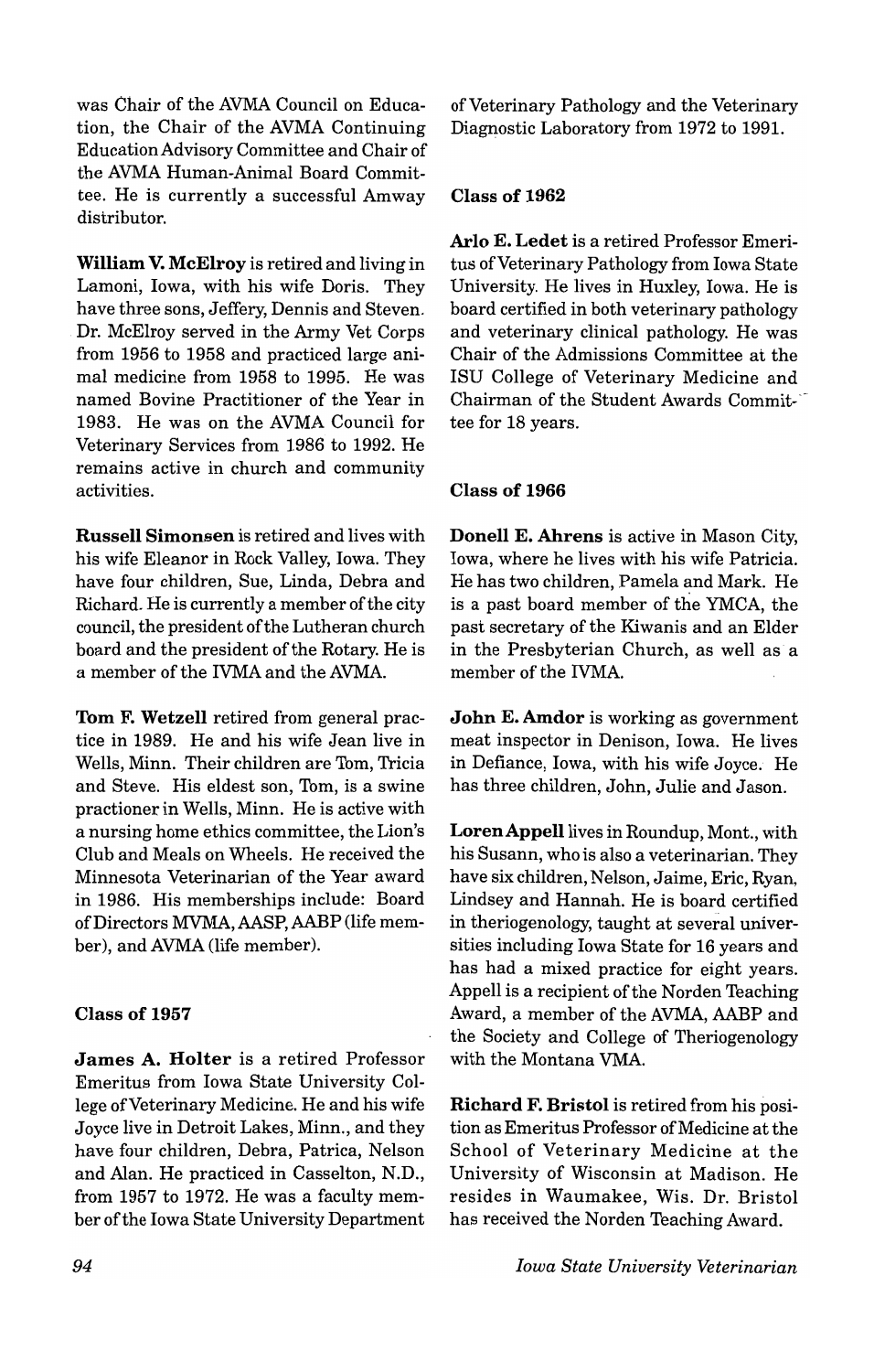

This photograph shows horse medicine being practiced at the veterinary hospital in 1897. This facility was used until the department moved to the new Veterinary Quadrangle in 1912.

Jim Carey has been practicing small animal medicine in Belleville, Ill., for 26 years. He and his wife Fran have two children: Heather and Michael.

M. H. Daehler is active in small animal practices in Beach Park, Ill., and Garnee, Ill. He and his wife Mary Ann have three children: Jennifer, Christina, and Deborah. He is a member ofAVMA,AAHA, Illinois SVMA, and Chicago VMA.

Donald D. Draper is in public practice at Iowa State University in Ames, where he is a professor of anatomy and ethics and serves as Director of the Veterinary Medicine Endowment Fund. He is president-elect of IVMA and a member of AVMA. He is currently completing his final year of an MBA degree in Agribusiness at ISU. He and his wife Dee have one daughter, Kirsten.

Wayne A. Endres operates a small animal practice in Cedar Falls, Iowa, where he lives with his wife Paula. Their sons, Andrew and Matthew, are both currently attending Iowa State. After graduation, Dr. Endres practiced four years in South Bend, Ind., at Roseland Animal Hospital, then moved on to Brookside Veterinary Center in Cedar Falls, Iowa.

Norb Epping lives in Coon Rapids, Minn., where he is active in small animal pratice. He and his wife Anitka have a son, Jay, who is a pre-vet student.

Howard H. Erickson has been a professor of physiology at Kansas State University College of Veterinary Medicine since retiring from the U.S. Air Force in 1981. He has served on the AVMA Council on Research from 1979 to 1985, the Scientific Advisory Board, and the Morris Animal Foundation from 1990 to 1993. He and his wife Ann have two sons, James and David.

B. L. Freitager is active in commercial practice in Dyersville, Iowa, where he lives with his wife Brenda. They have three children,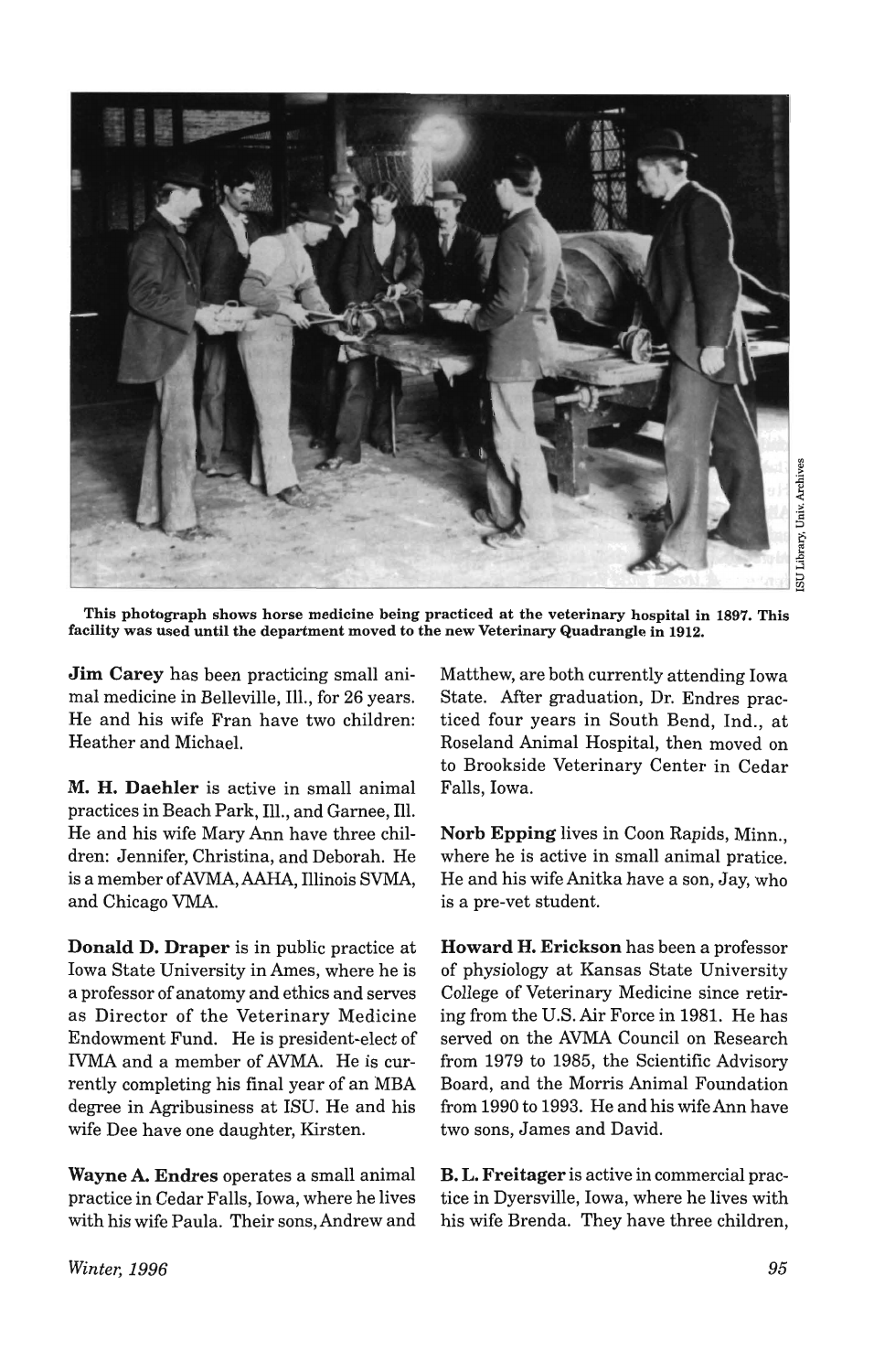Angie, Kristi, and Mark. He was in solo practice from 1968 to 1993, worked with Grand Labs for about 3 years and now works with Vigortone as a regional swine consultant. He is a member of the IVMA, AASP, and the Dyersville Golf and Country Club.

Myron Hinricks is active in a large animal and equine practice. Myron lives in Petaluma, Calif., and has a daughter, Anna. He was a past president of Marin County Humane Society and a past president of the Western County Quarter Horse Association.

James R. Howard is active in small animal practice and feedlot practice in Brawley, Calif., where he lives with his wife Joann. He has three children, Holly, Tim, and Alison. He became a Diplomate of the American College of Veterinary Pathology in 1965, recieved a PhD from ISU in 1966. He was a consultant to the U.S. Feed Grains Council in the Far East, was active in the Foreign Animal Disease Program at Plum Island and was a member of the advisory committee to U.S. Senator Hayakawa. He was also a member of the advisory committee to the U.S. Department of Agriculture during the Carter administration.

George Jorgensen is active in a companion animal hospital and clinic in Cedar Falls, Iowa. He and his wife Judy have four children, Beth, John, Carolyn and Jens. His associates are Wayne Endres (lSU '66), Jerry Petersen (lSU '84) and his son, John Jorgensen (ISU '95). Jorgensen has practiced at the same location since graduation. He is a board member of the Cedar Falls Chamber Nazareth Lutheran Church, a board member of his county's health board, a member of IVMA and CVVA.

Gary Kluever is a technical consultant for Continental Grain (Wayne Feeds), in Nevada, Iowa, where he lives with his wife Sherry.

Jerry P. Kunesh is involved with the ambulatory clinic at Iowa State University, where he attends exclusively to swine. He and his wife Judith have two sons, Joseph and Benjamin, and a daughter, Melissa. He received his MS in 1966 and PhD in 1969. He is a member of AASP, IVMA, AVMA, and Order of the Knoll. He has received the Norden Distinguished Teacher Award and the Iowa State University Outstanding Teacher Award.

John C. Laurie is retired and lives in Clayton, N.Y., and Sarasota, Fla., with his wife Anita. He has a daughter, Bethany, and a son, Judd. He is active in local and state- associations and in Boy Scouts at the troop and council level.

Harold W. Lupton is active in industry as a quality control manager for biologics production. He lives in Tannersville, Pa., with his wife Nancy. They have three children, Max, Russell and Martina. He received his MS and PhD at Iowa State University.

Larry D. Mahr is active in mixed animal practice and is the owner of the Oregon Veterinary Medical Clinic in Oregon, Wis. He and his wife, Dr. Donna Mahr, (lSU '65), have four children, Nathan, Natalie, Laura and Matthew. One of his associates is James Orvic, (ISU '72).

Dennis M. McCurnin has been the Associate Dean and Hospital Director of the School of Veterinary Medicine at Louisiana State University in Baton Rouge, La., since 1990. He has served in the U.S. Army Veterinary Corps from 1966 to 1968, was a surgery resident from 1968 to 1970 and owned a practice in Phoenix, Ariz., from 1970 to 1976. He was an associate professor of surgery at Iowa State University from 1976 to 1979 and professor and hospital director at Colorado State from 1979 to 1990. McCurnin became a Dipolomate of the American College of Veterinary Surgeons in 1973. He has received the Norden Distinguished Teacher Award, the Stange Award, the Arizona Veterinarian of the Year Award and the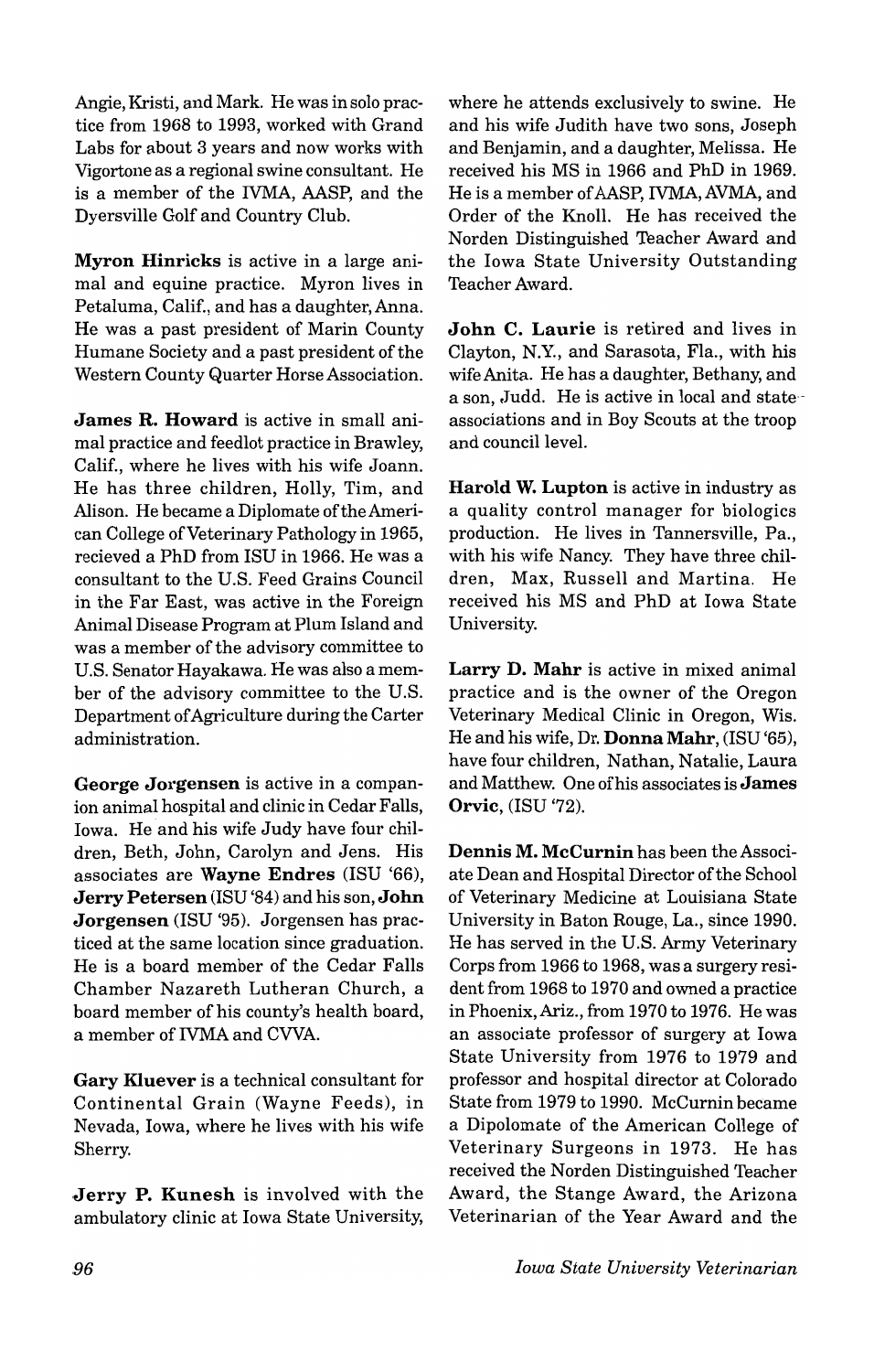AAHA Award. He and his wife Jeri have a son, Bradley.

Harless A. McDaniel is retired and does part-time consultation in electronic animal identification. He and his wife Ann have two children, Melanie Ann and Harless Jr., and live in Silver Spring, Md.

Larry T. Mallicoat lives in Moline, Ill., where he is active in equine medicine and is a senior veterinarian for the State of Illinois Racing Board. He and Ginny, his wife, have two children, Christopher, who attends Iowa State, and Jennifer, who attends Drake University, in Des Moines, Ia. He is currently a member of the AVMA and AAEP.

Ronald D. Niedfeldt is active at the Pririe Small Animal Hospital in Beloit, Wis. He and his wife Janet have three sons, Mark, Dan and David. He was a former executive board member of the Wisconsin VMAand is a member oftheAVMA. He has been board certified with the AAHA since 1978.

Gerald M. Orlando is active in small animal practice in Salem, Ore. He and his wife Kay H. Orlando, DVM, have two children, Marc and Alyssa. He was a member of the Oregon Board of Veterinary Medical Examiners from 1975 to 1981. He works with Drs. Mike Foland (ISU '77), Kay Orlando (ISU '68) and others.

Gary Osweiler is Director of the Iowa State Veterinary Diagnostic Laboratory. He received his PhD and board certification in veterinary toxicology. He is Chair of the Advisory Board for the Center for Veterinary Medicine and a member of the National Organic Standards Board. He is also a member of AVMA, IVMA, AAVLD, Society of Toxicology, and American Society of Animal Science. He is also a member of the Sacred Heart Church and Kiwanis Club in Boone, Iowa. He lives in Boone, Iowa, with his wife Sue and they have four children.

Darrel Sampson works in a mixed prac-

tice in Prophetstown, Ill. He and his wife Glenda have four children, Deborah, Bryan, Darwin and Douglas (deceased). He is a member of AVMA, IVMA, AABP and AASP. He is also a member of the city council, the park board and his church's council.

Richard Schwabe is active in a mixed animal practice, which consists mostly of large animal work in Breda, Iowa. He and his wife Margaret have four children, Steve, Jan, Jeri and Ann. He has served on the city council for 22 years. He has also been a past officer of the Breda Business Club and former member of the school finance committee. He continues to be involved with AVMA, IVMA, AASP, and AABP. His associate is Dan McDermott, (ISU '81).

J. Cameron Sinclair is retired from education and lives in Trenton, N.J. He and his wife Una have three kids, Marti, Mary and Mike. Activities include mental health research, teaching children to think and working on a cure for psoriasis and interpersonal stress.

Robert Swingen is active in a mixed dairy, equine, and small animal practice in LaCrosse, Wis. He and his wife Susan have two boys, Neil and Lee.

Robert P. Terry is the sole proprietor of a mixed animal practice in Thornton, Iowa. He and his wife DoraLee have four children, Gerilynn, Lise, Chris and Troy. He is a member of the Lions Club, a past secretary of the NIVMA and is presently serving on the IVMA executive board.

Bruce W. Van Zee works in a large animal practice in Oakland, Iowa. He and his wife Joy have two kids, Justin and Angela. Some of his activities include the school board, Masonic Lodge, the Precicion Beef Alliance Board, Oakland Shademakers and the Oakland Industrial Foundation. His memberships include IVMA ,AVMA, AASP, AABP. Van Zee is on the IVMA's Bovine Practi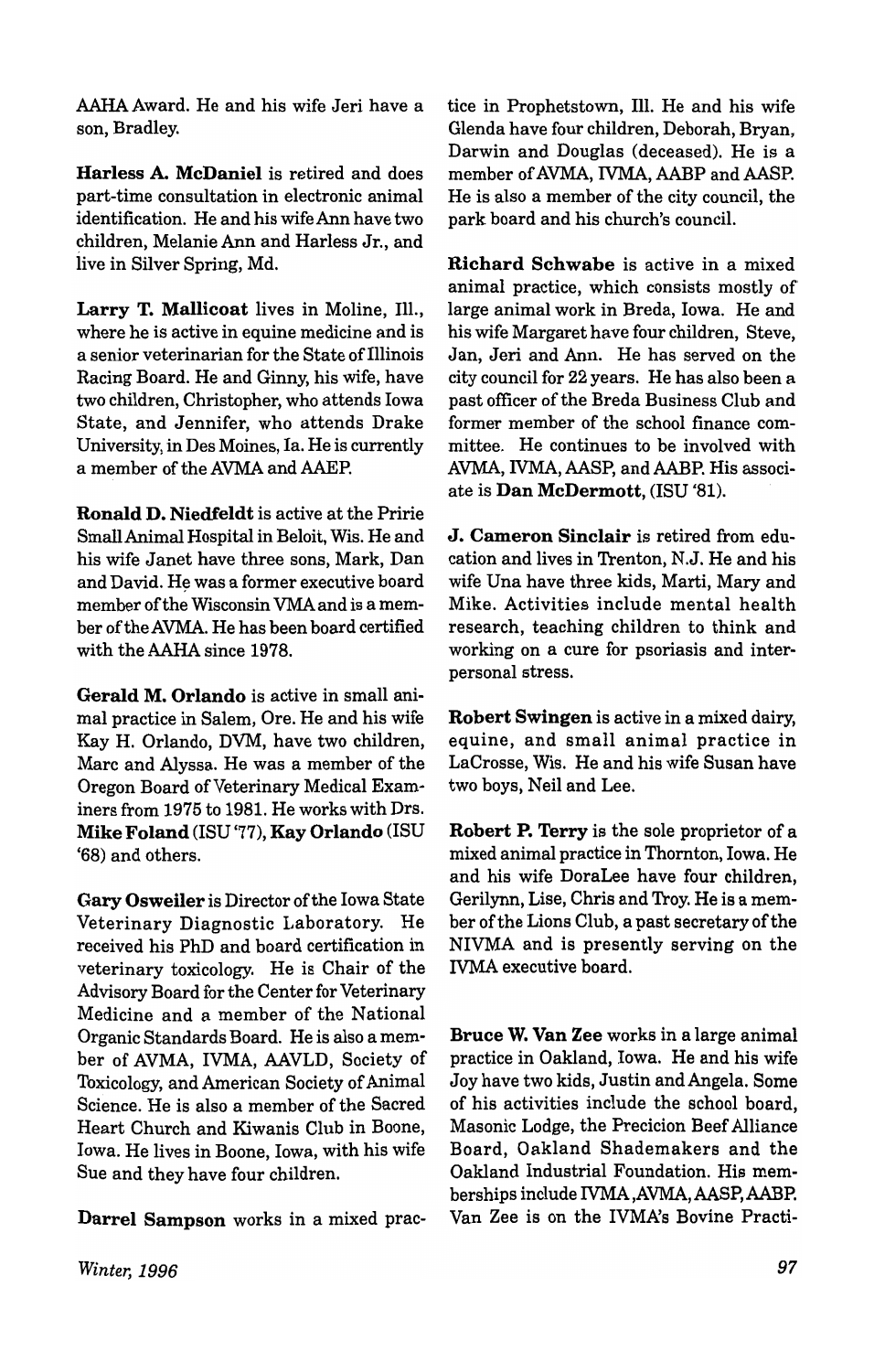tioners Committee, its public relations committee, and is a member of the Iowa Veterinary Examination Board.

Rodney F. Wartig is in general practice at Wisner, Neb.

William C. Wilson is active in a mixed practice in Riverton, Wyo. He received his MS in physiology from Colorado State University, then spent 12 years on active duty in the U. S. Air Force. He was an associate professor at the USAF Academy and Uniformed Services Medical School Department of Surgery. He spent 11 years in private practice in Kemmerer, Wyo., and five years as a Veterinary Medical Officer in the USDA Food Safety and Inspection Service before returning to private practice.

James P. Wylie is active in small animal practice in Atlanta, Ga. He and his wife, Karen, who is also a veterinarian, have two children. Devin is at Auburn University, as is Shannon, who is studying veterinary medicine. He served two years in the U.S. Army after graduation. In 1968, he practiced at Angell Memorial Animal Hospital in Boston for a year and then moved to Akron, Ohio, where he worked until 1974. Since then, he has been active in Atlanta, but is getting prepared to retire.

# Class of 1975

Darrel L. Beenken is active in a solo practice in Lake Mills, Iowa. He and his wife Yvonne have two children, Daniel and Abigail. He is a member of the AVMA, IVMA, AASP and AABP.

Bruce H. Janke is a diagnostic pathologist at the Iowa State University Veterinary Diagnostic Laboratory. He lives in Ames, Iowa, with his wife Ellen and sons Ben and Brian. He practiced in Windom, Minn., for three years before receiving an MS and PhD in veterinary pathology from University of Missouri. He also worked at the South Dakota Disease Research and Diagnostic Laboratory in Brookings, S.D.

Barbara Milke-Peterson is a small animal practicioner in Mc Henry, Ill. She has four children, Jennifer, Julia, Jeanne and Seth. After graduation she was a partner in a small animal and equine practice in Ontario, Canada. She is a relief veterinarian in Illinois and Wisconsin. She is a member of the AVMA, Wisconsin VMA and Wisconsin Equine Practicioner's Association.

## Class of i985

Gregory I. Brookhouser is active in a mobile practice. He lives in Fountain Hills, Ariz., with his wife Mary Beth and their children, Andrea and John.

Mary K. Christ-Hilmoe is active as a small animal practitioner in Seattle, Wash., where she lives with her husband David and their children Bonnie and Patrick. She is active in the Seattle-Karg County VMA and church related activities.

Steve Drum is active in mixed practice at Remsen, Iowa. He and his wife Karen have two children, Ryan and Laura. He is a member of the IVMA, AVMAandAASP. He is also a master's candidate at the University of Minnesota in swine production medicine.

Steven R. Hansen is a technical services manager for Sandoz Animal Health. He lives in Des Plaines, Ill., with his wife LuAnn where they have a daughter, Allison. He was a resident and earned his MS in veterinary clinical toxicology for the University of Illinois, Champagne-Urbana. He is board certified in general toxicology and is a Diplomate of the American Board of Toxicology.

Leslie G. Huck is an active-duty military veterinarian at Fort Stewart in Richmond Hill, Ga., where he lives with his wife Darla and three children, Leslie, Andrew and Heidi. He received an MS from Ohio State